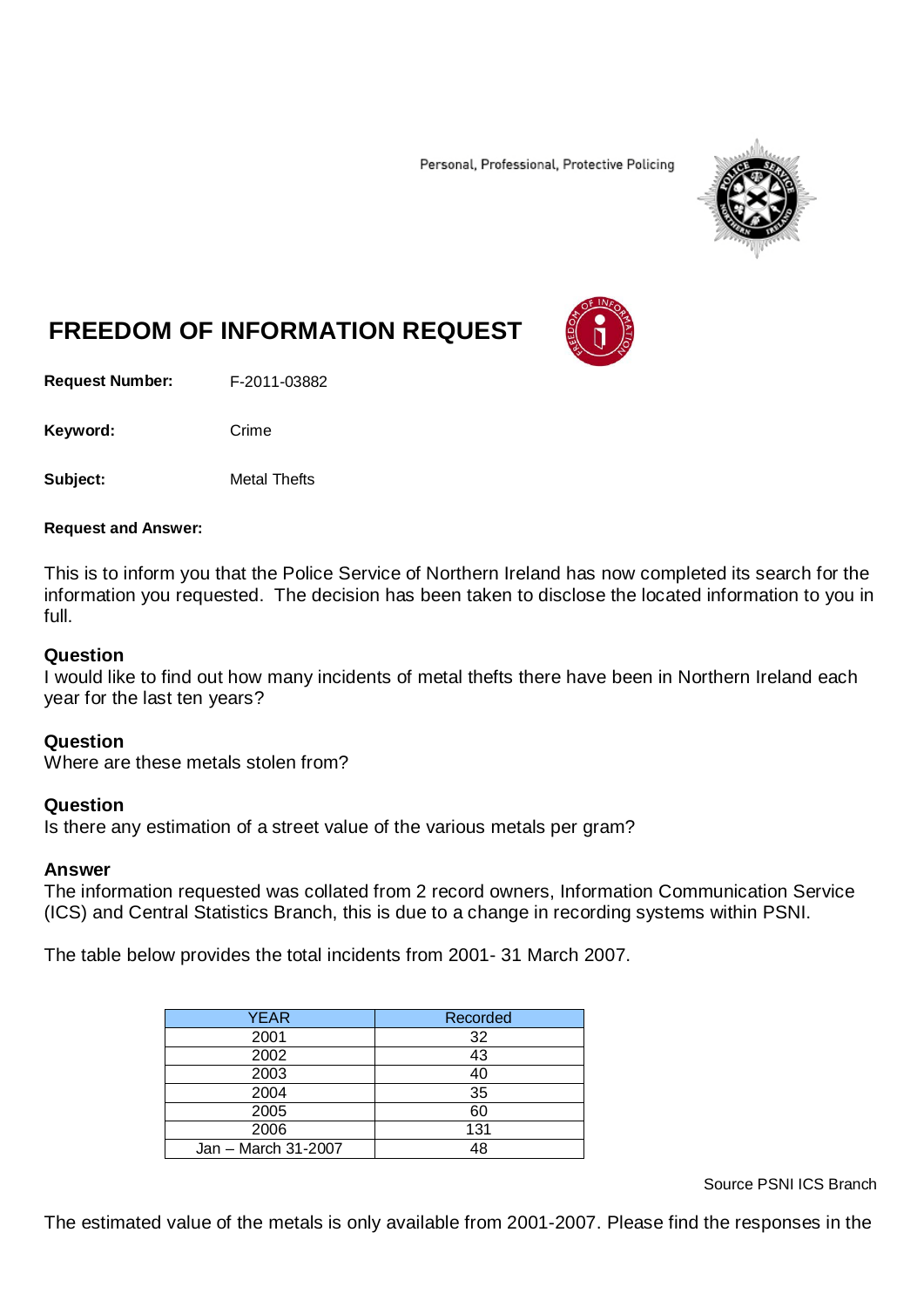tables attached to this correspondence in relation to information provided by Central Statistics Branch from 2007 onwards.

**Question**

Where are they sold to?

## **Answer**

This information is not recorded by PSNI.

If you have any queries regarding your request or the decision please do not hesitate to contact me on 028 9070 0164. When contacting the Freedom of Information Team, please quote the reference number listed at the beginning of this letter.

If you are dissatisfied in any way with the handling of your request, you have the right to request a review. You should do this as soon as possible, or in any case within two months of the date of issue of this letter. In the event that you require a review to be undertaken, you can do so by writing to the Head of Freedom of Information, PSNI Headquarters, 65 Knock Road, Belfast, BT5 6LE or by emailing [foi@psni.pnn.police.uk.](mailto:foi@psni.pnn.police.uk)

If following an internal review, carried out by an independent decision maker, you were to remain dissatisfied in any way with the handling of the request you may make a complaint, under Section 50 of the Freedom of Information Act, to the Information Commissioner's Office and ask that they investigate whether the PSNI has complied with the terms of the Freedom of Information Act. You can write to the Information Commissioner at Information Commissioner's Office, Wycliffe House, Water Lane, Wilmslow, Cheshire, SK9 5AF. In most circumstances the Information Commissioner will not investigate a complaint unless an internal review procedure has been carried out, however the Commissioner has the option to investigate the matter at his discretion.

Please be advised that PSNI replies under Freedom of Information may be released into the public domain via our website @ [www.psni.police.uk](http://www.psni.police.uk/)

Personal details in respect of your request have, where applicable, been removed to protect confidentiality.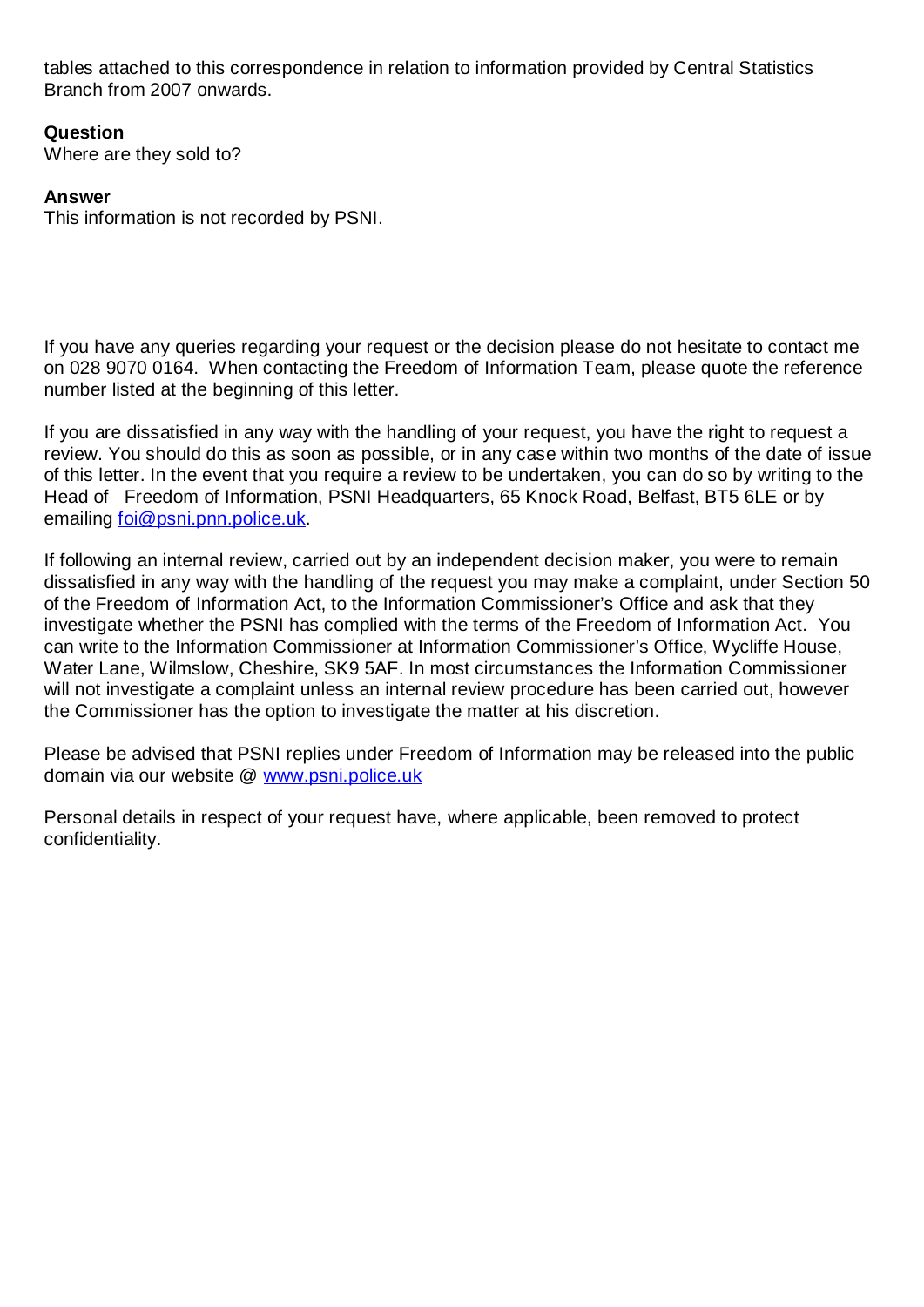| YEAR | Property            | Value of Property | Type of premises           |
|------|---------------------|-------------------|----------------------------|
|      | 2001 NOT APPLICABLE | 2000              | <b>FACTORY</b>             |
|      | 2001 LEAD           | 714               | <b>FACTORY</b>             |
|      | 2001 COPPER         | 700               | <b>FACTORY</b>             |
|      | 2001 COPPER         | 150               | <b>BUILDING SITE</b>       |
|      | 2001 NOT APPLICABLE | 100               | <b>DWELLING HOUSE</b>      |
|      | 2001 COPPER         | 50                | <b>ROAD</b>                |
|      | 2001 NOT APPLICABLE | 1200              | <b>DWELLING HOUSE</b>      |
|      | 2001 SCRAP          | 500               | <b>ENGINEERING STORE</b>   |
|      | 2001 NOT APPLICABLE | 750               | <b>WASTE DISPOSAL SITE</b> |
|      | 2001 COPPER         | 100               | <b>DWELLING HOUSE</b>      |
|      | 2001 SCRAP          |                   | <b>SCRAPYARD</b>           |
|      | 2001 NOT APPLICABLE | 25                | <b>DWELLING HOUSE</b>      |
|      | 2001 NOT APPLICABLE | 40                | <b>BUILDING SITE</b>       |
|      | 2001 NOT APPLICABLE | 1500              | <b>WAREHOUSE</b>           |
|      | 2001 NOT APPLICABLE | 6                 | <b>ROAD</b>                |
|      | 2001 COPPER         | 6000              | <b>DWELLING HOUSE</b>      |
|      | 2001 NOT APPLICABLE | 300               | <b>ROAD</b>                |
|      | 2001 LEAD           | 500               | PLACE OF WORSHIP CHURCH    |
|      | 2001 COPPER         | 400               | ELECTRICITY INSTALLATION   |
|      | 2001 COPPER         | 1000              | ELECTRICITY INSTALLATION   |
|      | 2001 NOT APPLICABLE | 200               | <b>HOSPITAL</b>            |
|      | 2001 SCRAP          | 100               | OFFICE COMMERCIAL          |
|      | 2001 NOT APPLICABLE | 20000             | <b>ENGINEERING STORE</b>   |
|      | 2001 SCRAP          | $\overline{2}$    | <b>DWELLING HOUSE</b>      |
|      | 2001 NOT APPLICABLE | 30                | AMUSEMENT ARCADE           |
|      | 2001 NOT APPLICABLE | 200               | <b>DWELLING HOUSE</b>      |
|      | 2001 NOT APPLICABLE | 5                 | <b>ROAD</b>                |
|      | 2001 COPPER         | 300               | <b>RESIDENTIAL HOME</b>    |
|      | 2001 NOT APPLICABLE | 20                | <b>BUILDING SITE</b>       |
|      | 2001 NOT APPLICABLE |                   | <b>DWELLING HOUSE</b>      |
|      | 2001 LEAD           | 200               | <b>COMMUNITY CENTRE</b>    |
|      | 2001 LEAD           | 200               | <b>ROAD</b>                |
|      | 2002 NOT APPLICABLE | 60                | <b>MANUFACTURER</b>        |
|      | 2002 LEAD           | 150               | <b>ROAD</b>                |
|      | 2002 NOT APPLICABLE | 59                | <b>DWELLING HOUSE</b>      |
|      | 2002 NOT APPLICABLE | 200               | <b>DWELLING HOUSE</b>      |
|      | 2002 NOT APPLICABLE |                   | POLICE STATION             |
|      | 2002 NOT APPLICABLE | 160               | <b>MANUFACTURER</b>        |
|      | <b>2002 SCRAP</b>   | 400               | <b>DWELLING HOUSE</b>      |
|      | 2002 LEAD           | 10 <sup>°</sup>   | <b>ROAD</b>                |
|      | 2002 SCRAP          | 30                | <b>WASTE DISPOSAL SITE</b> |
|      | 2002 LEAD           | 200               | <b>FACTORY</b>             |
|      | 2002 COPPER         | 30                | <b>DWELLING HOUSE</b>      |
|      | 2002 LEAD           |                   | <b>DWELLING HOUSE</b>      |
|      | <b>2002 SCRAP</b>   | 50                | <b>SCRAPYARD</b>           |
|      | 2002 COPPER         | 10 <sup>1</sup>   | <b>DWELLING HOUSE</b>      |
|      | 2002 NOT APPLICABLE | 300               | <b>FACTORY</b>             |
|      | 2002 COPPER         |                   | <b>DWELLING HOUSE</b>      |
|      | 2002 COPPER         | 600               | <b>DWELLING HOUSE</b>      |
|      | 2002 SCRAP          | 100               | <b>DWELLING HOUSE</b>      |
|      | 2002 LEAD           | 360               | <b>BUILDING SITE</b>       |
|      | 2002 COPPER         | 200               | <b>BUILDING DERELICT</b>   |
|      | 2002 LEAD           | 100               | <b>LIVESTOCK SERVICES</b>  |
|      | 2002 COPPER         | 160               | <b>DWELLING HOUSE</b>      |
|      | 2002 COPPER         |                   | <b>BUILDERS MERCHANTS</b>  |
|      |                     |                   |                            |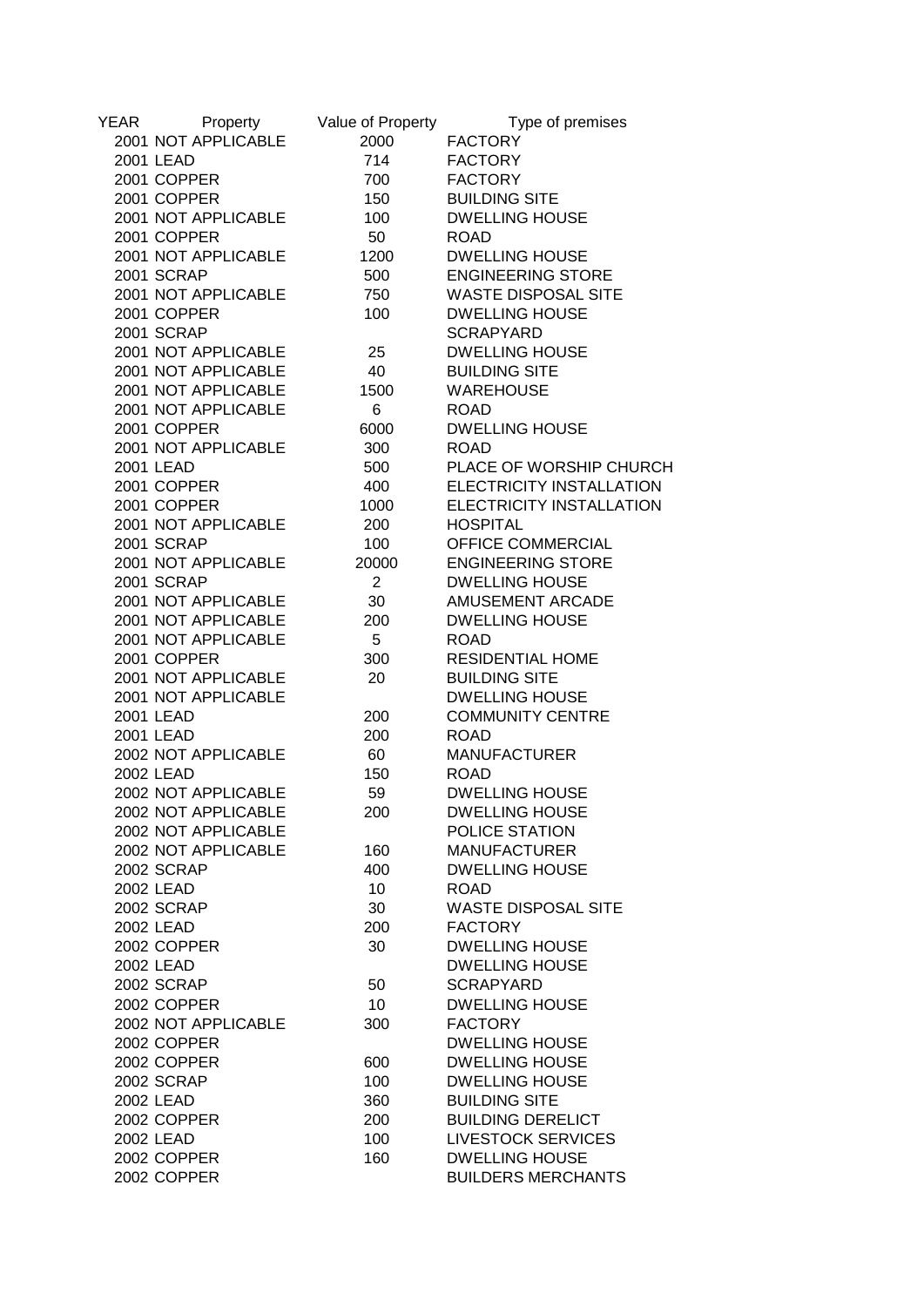| 2002 GOLD           | 450             | <b>DWELLING HOUSE</b>      |
|---------------------|-----------------|----------------------------|
| 2002 GOLD           | 225             | <b>DWELLING HOUSE</b>      |
| 2002 GOLD           | 195             | <b>DWELLING HOUSE</b>      |
| 2002 GOLD           | 72              | <b>DWELLING HOUSE</b>      |
| 2002 NOT APPLICABLE | 1200            | <b>FARM</b>                |
| 2002 SCRAP          | 12 <sup>2</sup> | OFFICE COMMERCIAL          |
| 2002 SCRAP          | 150             | <b>BUSINESS ENTERPRISE</b> |
| 2002 SCRAP          | 500             | DOUBLE GLAZING COMPANY     |
| 2002 COPPER         | 50              | <b>DWELLING HOUSE</b>      |
| 2002 SCRAP          | 80              | <b>ENGINEERING STORE</b>   |
| 2002 LEAD           | 200             | <b>EDUCATIONAL</b>         |
| 2002 NOT APPLICABLE | 100             | <b>DWELLING HOUSE</b>      |
| 2002 LEAD           | 200             | <b>DWELLING HOUSE</b>      |
| 2002 LEAD           | 200             | <b>DWELLING HOUSE</b>      |
| 2002 FERROUS        |                 | <b>EDUCATIONAL</b>         |
| 2002 COPPER         |                 | ELECTRICITY INSTALLATION   |
|                     | 220             |                            |
| 2002 NOT APPLICABLE | 100             | <b>QUARRY</b>              |
| 2002 SCRAP          | 50              | <b>CIVIL ENGINEERS</b>     |
| 2002 COPPER         | 900             | <b>DWELLING HOUSE</b>      |
| 2002 LEAD           | 150             | <b>DWELLING HOUSE</b>      |
| 2003 LEAD           | 300             | <b>DWELLING HOUSE</b>      |
| 2003 LEAD           | 25              | <b>BUILDING SITE</b>       |
| 2003 LEAD           |                 | <b>DWELLING HOUSE</b>      |
| 2003 SCRAP          | 100             | <b>FACTORY</b>             |
| 2003 LEAD           |                 | <b>DWELLING HOUSE</b>      |
| 2003 LEAD           | 420             | <b>BUILDING SITE</b>       |
| 2003 COPPER         | 100             | <b>DWELLING HOUSE</b>      |
| <b>2003 SCRAP</b>   | 300             | <b>DWELLING HOUSE</b>      |
| 2003 COPPER         | 350             | <b>BUSINESS ENTERPRISE</b> |
| 2003 SCRAP          | 100             | <b>DWELLING HOUSE</b>      |
| 2003 NOT APPLICABLE | $\overline{2}$  | <b>DWELLING HOUSE</b>      |
| 2003 NOT APPLICABLE | 2400            | <b>MANUFACTURER</b>        |
| 2003 LEAD           | 30              | <b>ALLEY</b>               |
| 2003 NOT APPLICABLE | 30              | OFFICE COMMERCIAL          |
| 2003 GOLD           | 300             | <b>DWELLING HOUSE</b>      |
| 2003 LEAD           | 12              | <b>DWELLING HOUSE</b>      |
| 2003 LEAD           | 3000            | <b>BUILDING SITE</b>       |
| 2003 NOT APPLICABLE | 600             | <b>ROAD</b>                |
| 2003 SILVER         | 50              | <b>DWELLING HOUSE</b>      |
| 2003 LEAD           | 50              | <b>BUILDERS MERCHANTS</b>  |
| 2003 NOT APPLICABLE | 1000            | <b>ENGINEERING STORE</b>   |
| 2003 LEAD           | 1000            | <b>FACTORY</b>             |
| 2003 COPPER         | 2500            | <b>FACTORY</b>             |
| 2003 LEAD           | 40              | <b>EDUCATIONAL</b>         |
| 2003 SILVER         | 150             | <b>DWELLING HOUSE</b>      |
| 2003 LEAD           | 200             | <b>DWELLING HOUSE</b>      |
| 2003 COPPER         | 1000            | <b>DWELLING HOUSE</b>      |
| 2003 COPPER         | 50              | <b>DWELLING HOUSE</b>      |
| 2003 NOT APPLICABLE | 800             | <b>BUILDERS MERCHANTS</b>  |
| 2003 LEAD           | 300             | <b>AMBULANCE SERVICE</b>   |
| 2003 COPPER         |                 |                            |
|                     | 400             | <b>ROAD</b>                |
| 2003 LEAD           | 100             | <b>SHOPPING CENTRE</b>     |
| <b>2003 SCRAP</b>   | 200             | <b>DWELLING HOUSE</b>      |
| 2003 COPPER         | 50              | <b>DWELLING FLAT</b>       |
| 2003 NOT APPLICABLE | 800             | <b>CAR PARK</b>            |
| 2003 LEAD           | 10              | <b>DWELLING HOUSE</b>      |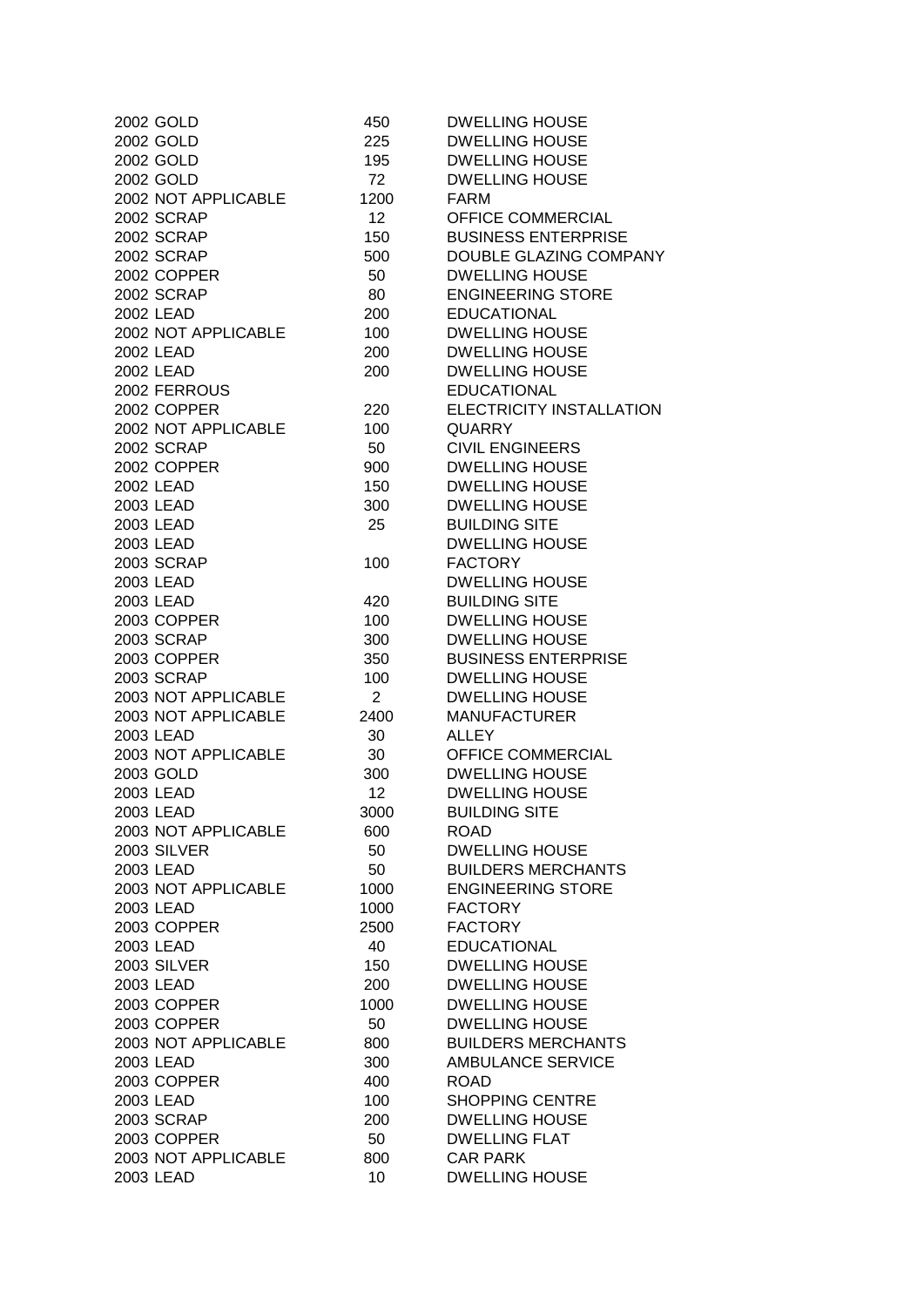| 2003 COPPER         | 600   | <b>MANUFACTURER</b>           |
|---------------------|-------|-------------------------------|
| 2003 NOT APPLICABLE | 16800 | <b>DWELLING HOUSE</b>         |
| 2003 COPPER         | 60    | <b>ROAD</b>                   |
| 2003 COPPER         |       | <b>DWELLING HOUSE</b>         |
| 2004 LEAD           | 50    | <b>EDUCATIONAL</b>            |
| 2004 NOT APPLICABLE | 75    | <b>WAREHOUSE</b>              |
| 2004 COPPER         | 800   | <b>DWELLING HOUSE</b>         |
| 2004 SCRAP          | 12000 | <b>PLANT HIRE</b>             |
| 2004 COPPER         | 1500  | <b>FACTORY</b>                |
| 2004 SCRAP          | 125   | OFFICE COMMERCIAL             |
| 2004 COPPER         | 300   | <b>DWELLING HOUSE</b>         |
| 2004 COPPER         | 500   | <b>DWELLING HOUSE</b>         |
| 2004 GOLD           | 20000 | <b>STORAGE SERVICES</b>       |
| 2004 LEAD           | 150   | <b>HIRE SHOP</b>              |
| 2004 GOLD           | 150   | <b>DWELLING HOUSE</b>         |
| 2004 LEAD           | 5.99  | <b>ELECTRICAL SHOP</b>        |
| 2004 NOT APPLICABLE | 50    | <b>DWELLING HOUSE</b>         |
| 2004 COPPER         | 5000  | <b>ROAD</b>                   |
| 2004 LEAD           | 200   | <b>ROAD</b>                   |
| 2004 NOT APPLICABLE |       | <b>DWELLING HOUSE</b>         |
| <b>2004 SCRAP</b>   | 90    | <b>MANUFACTURER</b>           |
| 2004 COPPER         | 200   | <b>ROAD</b>                   |
| 2004 NOT APPLICABLE | 180   | <b>OFFICE GOVERNMENT</b>      |
| 2004 COPPER         | 300   | <b>BUILDERS</b>               |
| 2004 LEAD           | 400   | OFFICE COMMERCIAL             |
| 2004 SCRAP          |       | <b>DWELLING HOUSE</b>         |
| 2004 NOT APPLICABLE | 1100  | <b>ROAD</b>                   |
| 2004 NOT APPLICABLE |       | <b>DWELLING HOUSE</b>         |
| 2004 COPPER         | 400   | <b>BUILDING SITE</b>          |
| 2004 SCRAP          | 1500  | <b>INDUSTRIAL ESTATE</b>      |
| 2004 NOT APPLICABLE |       | <b>DWELLING HOUSE</b>         |
| 2004 LEAD           | 50    | <b>CAR DEALERS</b>            |
| 2004 NOT APPLICABLE | 30    | <b>DWELLING HOUSE</b>         |
| 2004 NOT APPLICABLE | 1000  | <b>FACTORY</b>                |
| 2004 SCRAP          | 100   | <b>FACTORY</b>                |
| 2004 SCRAP          | 150   | <b>DEPOT HAULAGE</b>          |
| 2004 SCRAP          | 120   | INDUSTRIAL ESTATE             |
| 2004 SCRAP          | 600   | <b>DWELLING HOUSE</b>         |
| 2004 SCRAP          | 100   | <b>FACTORY</b>                |
| 2005 LEAD           | 400   | <b>ROAD</b>                   |
| 2005 COPPER         | 1000  | <b>DWELLING HOUSE</b>         |
| <b>2005 SCRAP</b>   | 3     | <b>ENGINEERING COMPANY</b>    |
| 2005 LEAD           | 50    | PETROL STATION                |
| 2005 LEAD           | 30    | <b>CAR PARK</b>               |
| 2005 NOT APPLICABLE | 2000  | <b>PLUMBING SERVICES</b>      |
| 2005 NOT APPLICABLE | 600   | <b>MANUFACTURER ALUMINIUM</b> |
| 2005 LEAD           | 50    | <b>DWELLING HOUSE</b>         |
| 2005 COPPER         | 800   | <b>DWELLING HOUSE</b>         |
| 2005 LEAD           | 4500  | <b>FACTORY</b>                |
| 2005 LEAD           | 600   | <b>ROAD</b>                   |
| 2005 COPPER         | 400   | <b>EDUCATIONAL</b>            |
| 2005 LEAD           | 100   | <b>EDUCATIONAL</b>            |
| 2005 COPPER         | 400   | <b>GARAGE COMMERCIAL</b>      |
| 2005 LEAD           | 250   | <b>DWELLING HOUSE</b>         |
| 2005 LEAD           | 9000  | <b>ENGINEERING COMPANY</b>    |
| 2005 SCRAP          | 300   | <b>DWELLING HOUSE</b>         |
|                     |       |                               |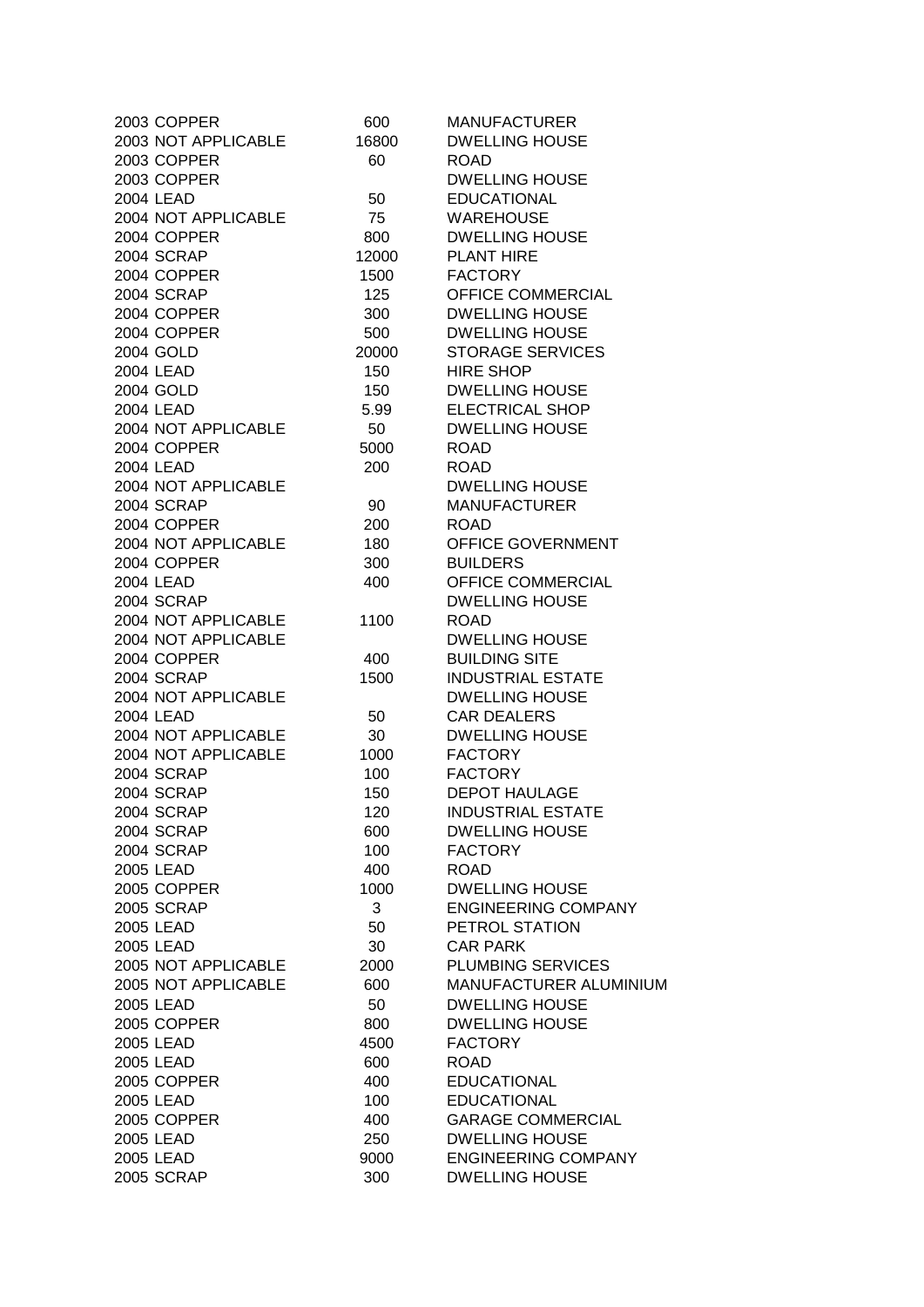| 2005 LEAD           | 400             | <b>COMMUNITY CENTRE</b>         |
|---------------------|-----------------|---------------------------------|
| 2005 NOT APPLICABLE | 150             | <b>DWELLING HOUSE</b>           |
| 2005 SCRAP          | 40              | PETROL STATION                  |
| 2005 LEAD           | 100             | PLACE OF WORSHIP CHURCH         |
| 2005 SCRAP          |                 | <b>GLAZIERS</b>                 |
| 2005 COPPER         |                 | <b>ROAD</b>                     |
| 2005 LEAD           |                 | PLACE OF WORSHIP CHURCH         |
| 2005 GOLD           | 100             | <b>DWELLING HOUSE</b>           |
| 2005 SCRAP          | 400             | <b>FACTORY</b>                  |
| 2005 LEAD           | 3000            | <b>ROAD</b>                     |
| 2005 LEAD           | 1100            | <b>HALL CHURCH</b>              |
| 2005 NOT APPLICABLE | 100             | MANUFACTURER ALUMINIUM          |
| 2005 NOT APPLICABLE |                 | <b>INDUSTRIAL ESTATE</b>        |
|                     |                 |                                 |
| <b>2005 SCRAP</b>   | 600             | <b>ENGINEERING COMPANY</b>      |
| 2005 COPPER         |                 | <b>BUILDING SITE</b>            |
| 2005 LEAD           |                 | <b>ROAD</b>                     |
| 2005 NOT APPLICABLE |                 | <b>BUILDERS MERCHANTS</b>       |
| 2005 COPPER         |                 | <b>BUILDERS MERCHANTS</b>       |
| 2005 COPPER         |                 | <b>BUILDERS MERCHANTS</b>       |
| 2005 NOT APPLICABLE | 500             | <b>DWELLING HOUSE</b>           |
| 2005 NOT APPLICABLE | 1000            | <b>STAINLESS STEEL SERVICES</b> |
| 2005 NOT APPLICABLE | 80              | <b>FACTORY</b>                  |
| 2005 COPPER         | 200             | <b>DWELLING HOUSE</b>           |
| 2005 NOT APPLICABLE | 200             | <b>DWELLING FLAT</b>            |
| 2005 COPPER         | 50              | <b>DWELLING HOUSE</b>           |
| 2005 LEAD           | 30              | <b>DWELLING HOUSE</b>           |
| 2005 COPPER         | 1010            | <b>ELECTRICITY SERVICES</b>     |
| 2005 COPPER         | 19240           | <b>ELECTRICITY SERVICES</b>     |
| 2005 COPPER         | 10              | <b>ROAD</b>                     |
| 2005 LEAD           | 500             | <b>DWELLING HOUSE</b>           |
| 2005 COPPER         | 1000            | <b>DWELLING HOUSE</b>           |
| 2005 COPPER         | 3000            | <b>BUILDING SITE</b>            |
| 2005 COPPER         | 5000            | OFFICE COMMERCIAL               |
| 2005 COPPER         | $\mathbf{1}$    | <b>DWELLING HOUSE</b>           |
| 2005 COPPER         | 150             | <b>DWELLING HOUSE</b>           |
| 2005 LEAD           | 200             | <b>BUILDING SITE</b>            |
| 2005 COPPER         | 400             | ROAD                            |
| 2005 COPPER         | 50              |                                 |
| 2005 LEAD           |                 | ELECTRICITY SERVICES            |
|                     | 300             | <b>DWELLING HOUSE</b>           |
| 2005 COPPER         | 50              | <b>DWELLING HOUSE</b>           |
| 2005 COPPER         | 900             | <b>BUILDING SITE</b>            |
| <b>2005 SCRAP</b>   | 1000            | <b>DIY STORE</b>                |
| 2005 LEAD           | 200             | <b>DWELLING HOUSE</b>           |
| 2006 NOT APPLICABLE | 100             | <b>WAREHOUSE</b>                |
| 2006 NOT APPLICABLE | 5000            | <b>DWELLING HOUSE</b>           |
| 2006 SCRAP          | 900             | <b>DOUBLE GLAZING COMPANY</b>   |
| 2006 COPPER         | 300             | <b>FACTORY</b>                  |
| 2006 NOT APPLICABLE |                 | <b>DWELLING FLAT</b>            |
| 2006 COPPER         | 150             | <b>BUILDERS</b>                 |
| 2006 GOLD           | 70              | <b>DWELLING HOUSE</b>           |
| 2006 SCRAP          | 600             | <b>DWELLING HOUSE</b>           |
| 2006 COPPER         | 350             | <b>HOTEL</b>                    |
| 2006 COPPER         | 350             | <b>ROAD</b>                     |
| 2006 SCRAP          | 10 <sup>1</sup> | <b>ROAD</b>                     |
| 2006 GOLD           | 75              | <b>DWELLING HOUSE</b>           |
| 2006 SCRAP          | 100             | <b>DWELLING HOUSE</b>           |
|                     |                 |                                 |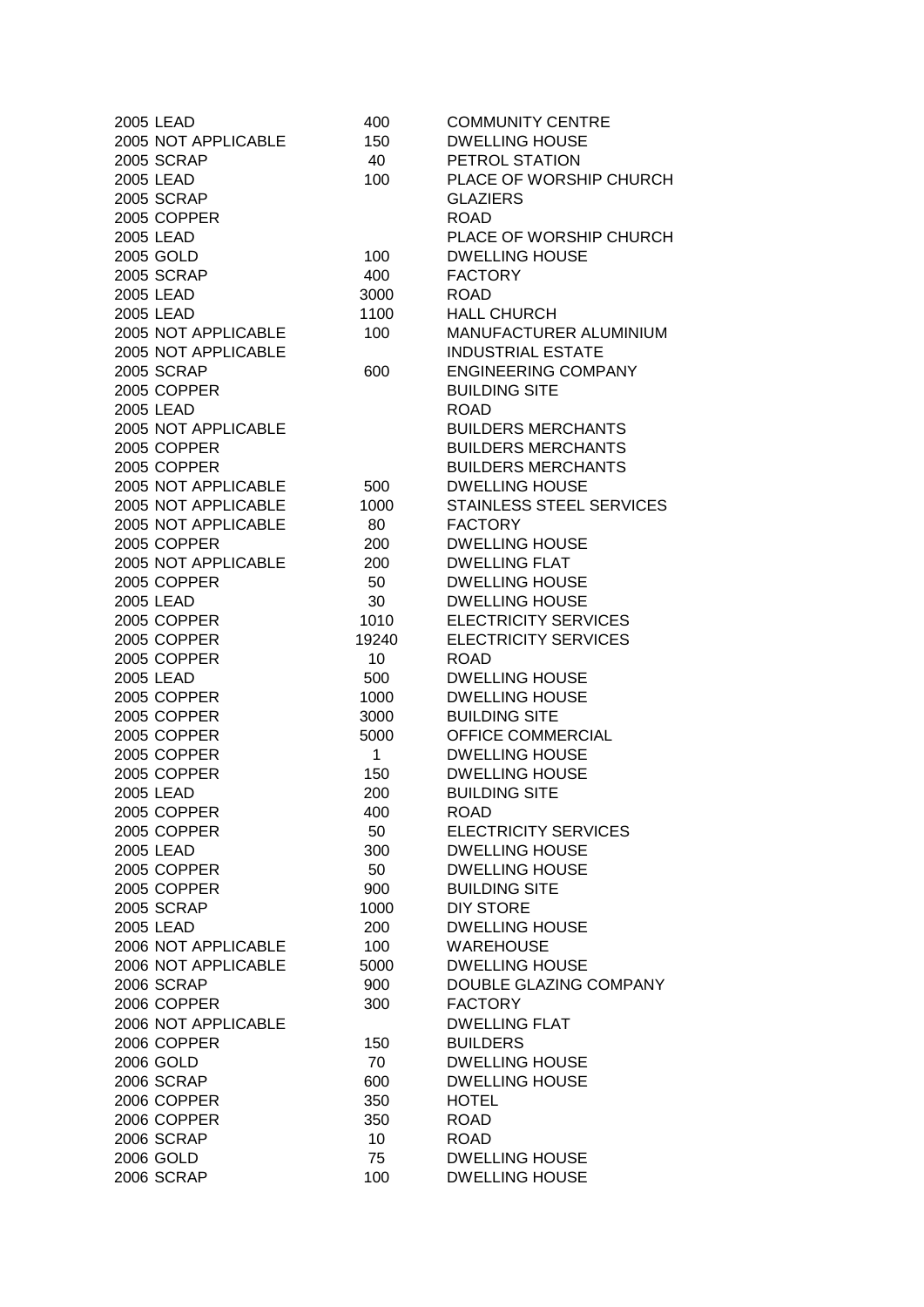| 2006 LEAD           | 381.61 | <b>DWELLING HOUSE</b>      |
|---------------------|--------|----------------------------|
| <b>2006 SCRAP</b>   | 400    | <b>FACTORY</b>             |
| 2006 COPPER         | 1000   | <b>BUILDING SITE</b>       |
| 2006 COPPER         | 13200  | <b>GARAGE COMMERCIAL</b>   |
| 2006 COPPER         | 300    | <b>DWELLING HOUSE</b>      |
| 2006 COPPER         | 250    | <b>DWELLING HOUSE</b>      |
| 2006 COPPER         | 650    | <b>DWELLING HOUSE</b>      |
| 2006 LEAD           |        | <b>ROAD</b>                |
| 2006 COPPER         |        | <b>DWELLING HOUSE</b>      |
| 2006 SCRAP          |        | <b>FACTORY</b>             |
| 2006 COPPER         | 700    | <b>ABATTOIR</b>            |
| 2006 SCRAP          | 350    | ELECTRICITY INSTALLATION   |
|                     | 30     | <b>DWELLING HOUSE</b>      |
| 2006 LEAD           |        |                            |
| 2006 SCRAP          | 50     | <b>DWELLING HOUSE</b>      |
| 2006 NOT APPLICABLE | 20     | <b>ROAD</b>                |
| 2006 COPPER         | 30     | <b>OFFICE COMMERCIAL</b>   |
| 2006 NOT APPLICABLE | 120    | <b>ROAD</b>                |
| 2006 LEAD           | 5000   | <b>DWELLING HOUSE</b>      |
| 2006 COPPER         | 1500   | <b>OFFICE COMMERCIAL</b>   |
| 2006 COPPER         | 3500   | <b>OFFICE COMMERCIAL</b>   |
| 2006 LEAD           | 1000   | <b>ROAD</b>                |
| 2006 COPPER         | 500    | <b>BUILDERS</b>            |
| 2006 COPPER         | 20     | <b>ROAD</b>                |
| 2006 SCRAP          |        | PETROL STATION             |
| 2006 NOT APPLICABLE | 1500   | <b>BUSINESS ENTERPRISE</b> |
| 2006 COPPER         | 100    | <b>FACTORY</b>             |
| 2006 COPPER         | 100    | <b>DWELLING HOUSE</b>      |
| 2006 COPPER         | 200    | <b>DWELLING HOUSE</b>      |
| 2006 COPPER         | 300    | OFFICE COMMERCIAL          |
| 2006 LEAD           | 500    | <b>ROAD</b>                |
| 2006 LEAD           | 60     | <b>ROAD</b>                |
| 2006 COPPER         | 50     | <b>GARAGE COMMERCIAL</b>   |
| 2006 COPPER         | 20     | <b>DWELLING HOUSE</b>      |
| 2006 NOT APPLICABLE |        | <b>ROAD</b>                |
| 2006 NOT APPLICABLE | 700    | <b>ENGINEERING STORE</b>   |
| 2006 SCRAP          | 600    | <b>ENGINEERING STORE</b>   |
| 2006 NOT APPLICABLE | 3500   | <b>FACTORY</b>             |
| 2006 COPPER         |        | <b>DWELLING HOUSE</b>      |
| 2006 COPPER         | 60     | <b>GARAGE COMMERCIAL</b>   |
| 2006 SCRAP          | 1      | OFFICE COMMERCIAL          |
| 2006 COPPER         | 500    | <b>ROAD</b>                |
| 2006 COPPER         | 50     | <b>CARAVAN SITE</b>        |
|                     |        |                            |
| 2006 COPPER         | 114    | <b>DWELLING HOUSE</b>      |
| 2006 NOT APPLICABLE | 495    | <b>GIFT SHOP</b>           |
| <b>2006 SCRAP</b>   | 5      | <b>DWELLING HOUSE</b>      |
| 2006 NOT APPLICABLE | 460    | <b>ROAD</b>                |
| 2006 NOT APPLICABLE | 1075   | <b>WATER INSTALLATION</b>  |
| 2006 COPPER         | 15000  | <b>QUARRY</b>              |
| 2006 COPPER         |        | <b>DWELLING HOUSE</b>      |
| 2006 COPPER         | 200    | <b>DWELLING HOUSE</b>      |
| 2006 LEAD           | 400    | <b>BUILDING SITE</b>       |
| 2006 COPPER         | 10000  | ELECTRICITY INSTALLATION   |
| 2006 COPPER         | 550    | <b>DWELLING HOUSE</b>      |
| 2006 COPPER         |        | <b>ROAD</b>                |
| 2006 SCRAP          | 10     | <b>EDUCATIONAL</b>         |
| 2006 COPPER         | 200    | <b>DWELLING HOUSE</b>      |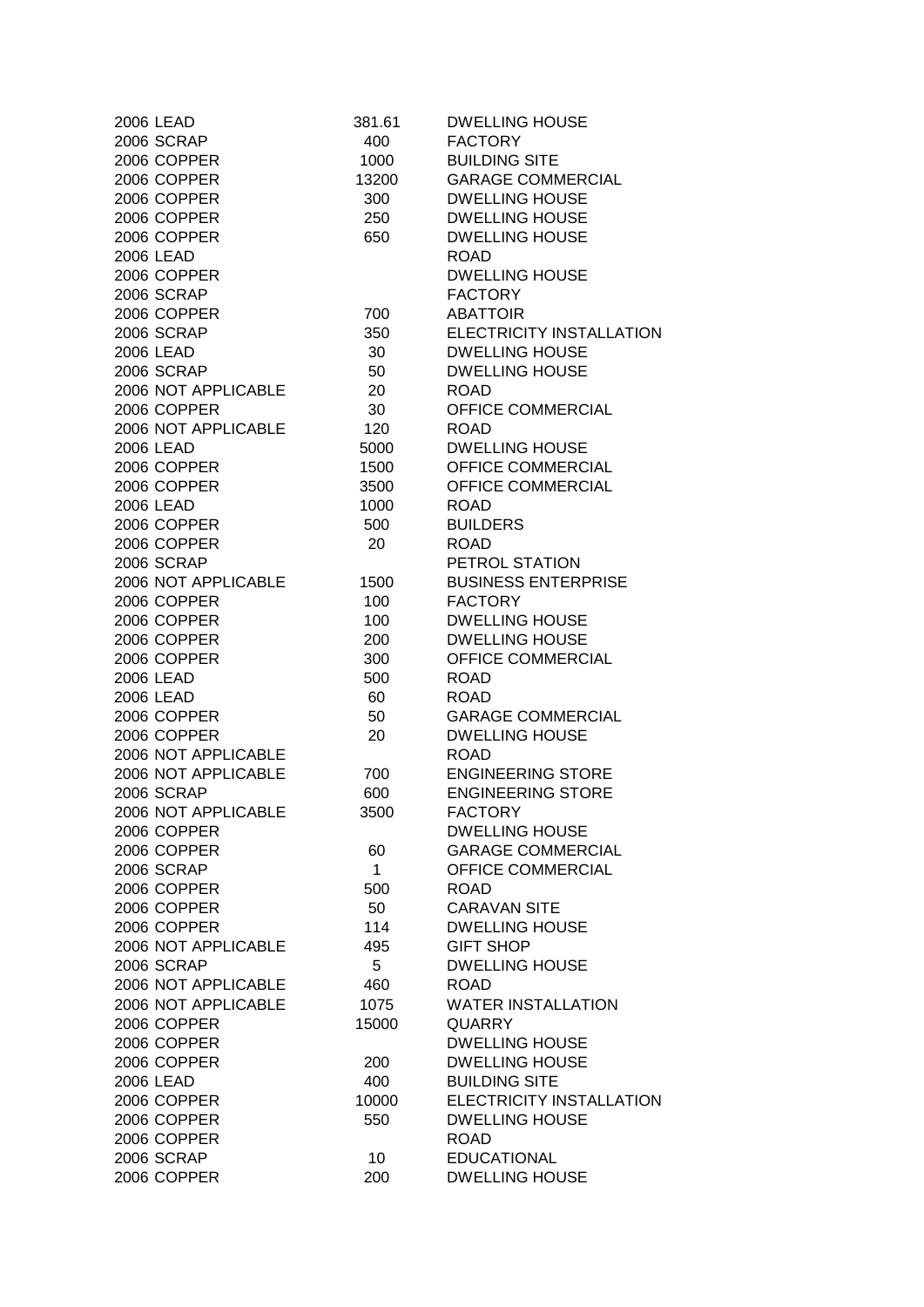| 2006 SCRAP          | 600   | <b>DWELLING HOUSE</b>       |
|---------------------|-------|-----------------------------|
| 2006 COPPER         | 250   | <b>DWELLING HOUSE</b>       |
| 2006 COPPER         | 1200  | <b>BUILDING DERELICT</b>    |
| 2006 COPPER         | 1500  | <b>LOCAL GOVERNMENT</b>     |
| 2006 COPPER         | 150   | <b>EDUCATIONAL</b>          |
| 2006 COPPER         | 20    | <b>ENGINEERING STORE</b>    |
| 2006 COPPER         | 1000  | <b>DWELLING HOUSE</b>       |
| 2006 COPPER         | 50    | SALVAGE SPECIALISTS         |
| 2006 LEAD           |       | <b>DWELLING HOUSE</b>       |
| 2006 COPPER         | 1800  | <b>BUILDING SITE</b>        |
| 2006 SCRAP          |       | <b>SCRAPYARD</b>            |
| 2006 SCRAP          |       | <b>ROAD</b>                 |
|                     | 0     |                             |
| 2006 NOT APPLICABLE | 225   | <b>ROAD</b>                 |
| 2006 COPPER         |       | <b>DWELLING HOUSE</b>       |
| 2006 COPPER         | 50    | <b>DWELLING HOUSE</b>       |
| 2006 NOT APPLICABLE | 60000 | <b>HOTEL</b>                |
| 2006 NOT APPLICABLE | 2000  | OFFICE COMMERCIAL           |
| 2006 COPPER         | 50    | <b>DWELLING HOUSE</b>       |
| 2006 COPPER         | 20000 | TELECOMMUNICATIONS SHOP     |
| 2006 NOT APPLICABLE | 1600  | <b>WAREHOUSE</b>            |
| 2006 LEAD           |       | <b>DWELLING HOUSE</b>       |
| 2006 COPPER         | 500   | <b>ROAD</b>                 |
| 2006 COPPER         |       | <b>DWELLING HOUSE</b>       |
| 2006 COPPER         | 300   | <b>ELECTRICITY SERVICES</b> |
| 2006 NOT APPLICABLE | 250   | <b>DWELLING HOUSE</b>       |
| 2006 COPPER         |       | <b>ROAD JUNCTION</b>        |
| 2006 NOT APPLICABLE | 50    | <b>FACTORY</b>              |
| 2006 COPPER         | 500   | <b>BUILDING SITE</b>        |
| 2006 GOLD           | 200   | <b>DWELLING HOUSE</b>       |
| 2006 COPPER         | 7000  | <b>ELECTRICITY SERVICES</b> |
| 2006 COPPER         | 80    | <b>CONTRACTORS</b>          |
| 2006 COPPER         |       | <b>BUILDING SITE</b>        |
| 2006 COPPER         |       | <b>BUILDING SITE</b>        |
| 2006 COPPER         | 2500  | OFFICE COMMERCIAL           |
|                     |       |                             |
| 2006 COPPER         | 1000  | <b>DAIRY</b>                |
| 2006 LEAD           | 400   | <b>DWELLING HOUSE</b>       |
| 2006 LEAD           | 120   | ROAD                        |
| 2006 NOT APPLICABLE | 4000  | <b>EDUCATIONAL</b>          |
| 2006 COPPER         | 400   | <b>DWELLING HOUSE</b>       |
| 2006 COPPER         | 2000  | <b>ABATTOIR</b>             |
| 2006 COPPER         | 500   | <b>ROAD</b>                 |
| 2006 NOT APPLICABLE |       | <b>ROAD</b>                 |
| 2006 COPPER         | 10000 | <b>ROAD</b>                 |
| 2006 LEAD           | 500   | <b>DWELLING HOUSE</b>       |
| 2006 COPPER         | 200   | <b>DWELLING HOUSE</b>       |
| 2006 NOT APPLICABLE | 200   | <b>MACHINERY SERVICES</b>   |
| 2006 COPPER         | 500   | <b>DWELLING HOUSE</b>       |
| 2006 SCRAP          | 200   | OFFICE COMMERCIAL           |
| 2006 COPPER         | 2000  | <b>DWELLING HOUSE</b>       |
| 2006 COPPER         | 2000  | <b>DWELLING HOUSE</b>       |
| 2006 COPPER         | 1200  | ELECTRICITY INSTALLATION    |
| 2006 NOT APPLICABLE | 380   | <b>DWELLING HOUSE</b>       |
| 2006 NOT APPLICABLE | 200   | <b>FACTORY</b>              |
| 2006 COPPER         | 25    | <b>ENGINEERING STORE</b>    |
| 2006 COPPER         | 2000  | <b>ENGINEERING STORE</b>    |
| 2006 COPPER         | 570   | <b>ENGINEERING STORE</b>    |
|                     |       |                             |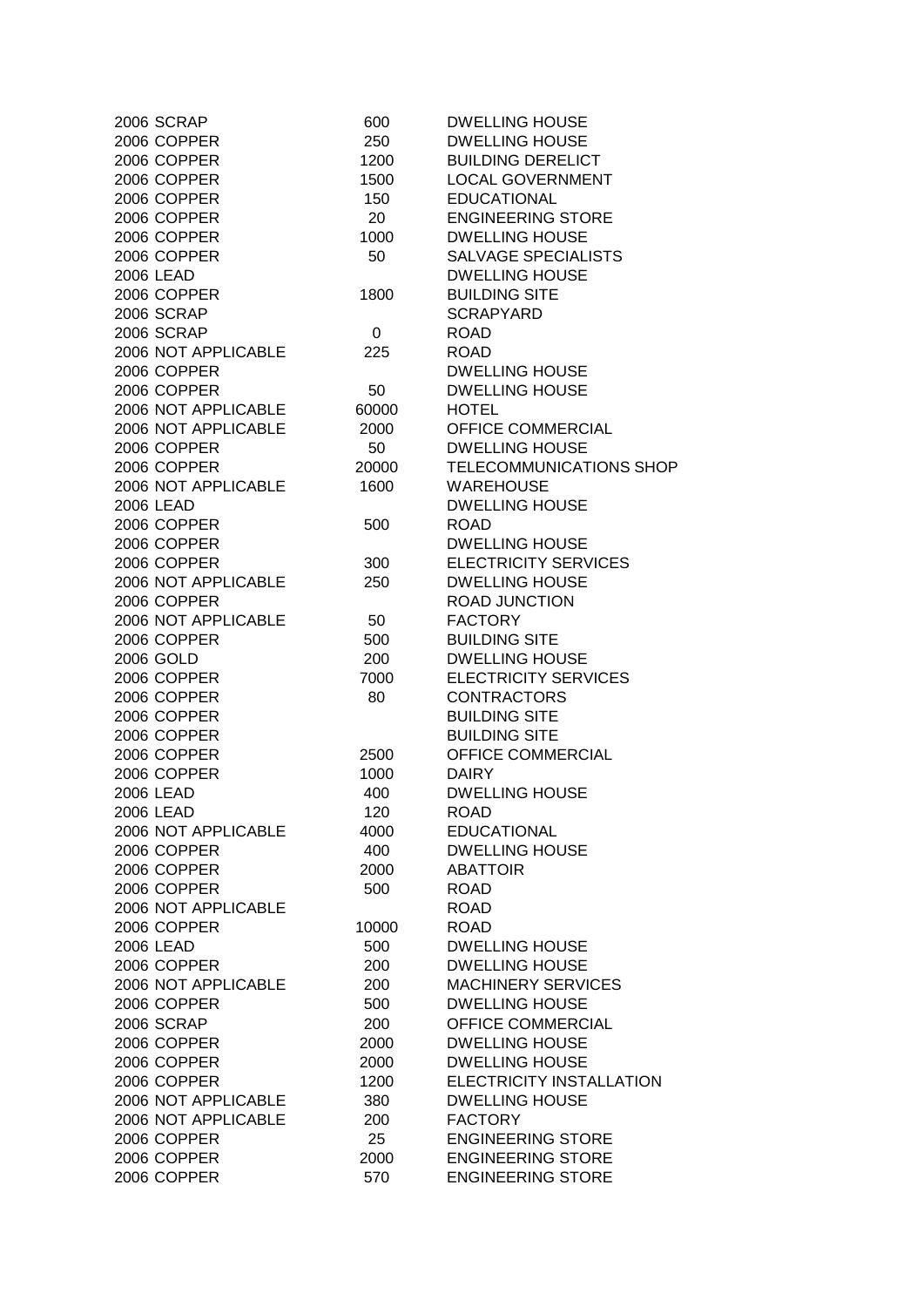| 2006 NOT APPLICABLE | 2000  | <b>FACTORY</b>             |
|---------------------|-------|----------------------------|
| 2006 COPPER         | 2200  | <b>ROAD</b>                |
| 2006 COPPER         | 200   | <b>BUILDING SITE</b>       |
| 2006 COPPER         |       | <b>DWELLING HOUSE</b>      |
| 2006 COPPER         | 3000  | <b>DWELLING HOUSE</b>      |
| 2006 NOT APPLICABLE | 700   | <b>WASTE DISPOSAL SITE</b> |
| 2007 NOT APPLICABLE | 150   | <b>ROAD</b>                |
| 2007 NOT APPLICABLE | 2000  | <b>DWELLING HOUSE</b>      |
| 2007 COPPER         | 1500  | <b>CONCRETE SERVICES</b>   |
| 2007 COPPER         | 40    | <b>DWELLING HOUSE</b>      |
| 2007 NOT APPLICABLE | 100   | <b>ENGINEERING COMPANY</b> |
| 2007 COPPER         | 2000  | <b>DWELLING HOUSE</b>      |
| 2007 COPPER         | 30    | SPORTS VENUE FOOTBALL      |
| 2007 COPPER         | 1900  | MANUFACTURER HARDWARE      |
| 2007 LEAD           | 20    | <b>ROAD</b>                |
| 2007 LEAD           | 15    | <b>DWELLING HOUSE</b>      |
| 2007 COPPER         |       | <b>ROAD</b>                |
| 2007 NOT APPLICABLE | 2000  | OFFICE COMMERCIAL          |
| 2007 COPPER         |       | MILITARY ESTABLISHMENT     |
| 2007 COPPER         | 1000  | MILITARY ESTABLISHMENT     |
| 2007 SCRAP          | 1000  | <b>FACTORY</b>             |
| 2007 COPPER         | 15    | <b>DWELLING HOUSE</b>      |
| 2007 COPPER         | 400   | POLICE STATION             |
| 2007 SCRAP          | 400   | MANUFACTURER ALUMINIUM     |
| 2007 COPPER         |       | MILITARY ESTABLISHMENT     |
| 2007 LEAD           |       | MILITARY ESTABLISHMENT     |
| 2007 NOT APPLICABLE |       | <b>FACTORY</b>             |
|                     | 1900  |                            |
| 2007 COPPER         | 500   | <b>DWELLING HOUSE</b>      |
| 2007 NOT APPLICABLE | 3000  | <b>ENGINEERING STORE</b>   |
| 2007 COPPER         | 316   | <b>ROAD</b>                |
| 2007 COPPER         | 300   | <b>INDUSTRIAL ESTATE</b>   |
| 2007 COPPER         | 1000  | <b>DWELLING HOUSE</b>      |
| 2007 COPPER         | 60    | <b>DWELLING HOUSE</b>      |
| 2007 COPPER         | 1500  | <b>EDUCATIONAL</b>         |
| 2007 COPPER         | 400   | <b>DWELLING HOUSE</b>      |
| 2007 NOT APPLICABLE | 1500  | <b>ENGINEERING STORE</b>   |
| 2007 COPPER         | 140   | <b>DWELLING HOUSE</b>      |
| 2007 COPPER         | 60    | <b>DWELLING HOUSE</b>      |
| 2007 COPPER         | 23000 | <b>ENGINEERING COMPANY</b> |
| 2007 COPPER         | 7000  | <b>WASTE DISPOSAL SITE</b> |
| 2007 LEAD           | 720   | <b>BUILDING SITE</b>       |
| 2007 COPPER         | 5000  | <b>ENGINEERING COMPANY</b> |
| 2007 NOT APPLICABLE | 10000 | <b>BUSINESS ENTERPRISE</b> |
| 2007 LEAD           | 40    | <b>DWELLING HOUSE</b>      |
| 2007 NOT APPLICABLE | 1500  | <b>INDUSTRIAL ESTATE</b>   |
| 2007 COPPER         | 1500  | ELECTRICITY INSTALLATION   |
| 2007 COPPER         | 200   | <b>HOTEL GUEST HOUSE</b>   |
| 2007 LEAD           | 600   | <b>BUILDING SITE</b>       |
| 2007 COPPER         | 800   | <b>QUARRY</b>              |
| 2007 COPPER         | 800   | <b>PLUMBING SERVICES</b>   |
| 2007 COPPER         |       | <b>EDUCATIONAL</b>         |
| 2007 COPPER         | 1600  | ELECTRICITY INSTALLATION   |
| 2007 LEAD           | 1000  | <b>ROAD</b>                |
| 2007 LEAD           | 200   | <b>BUILDING SITE</b>       |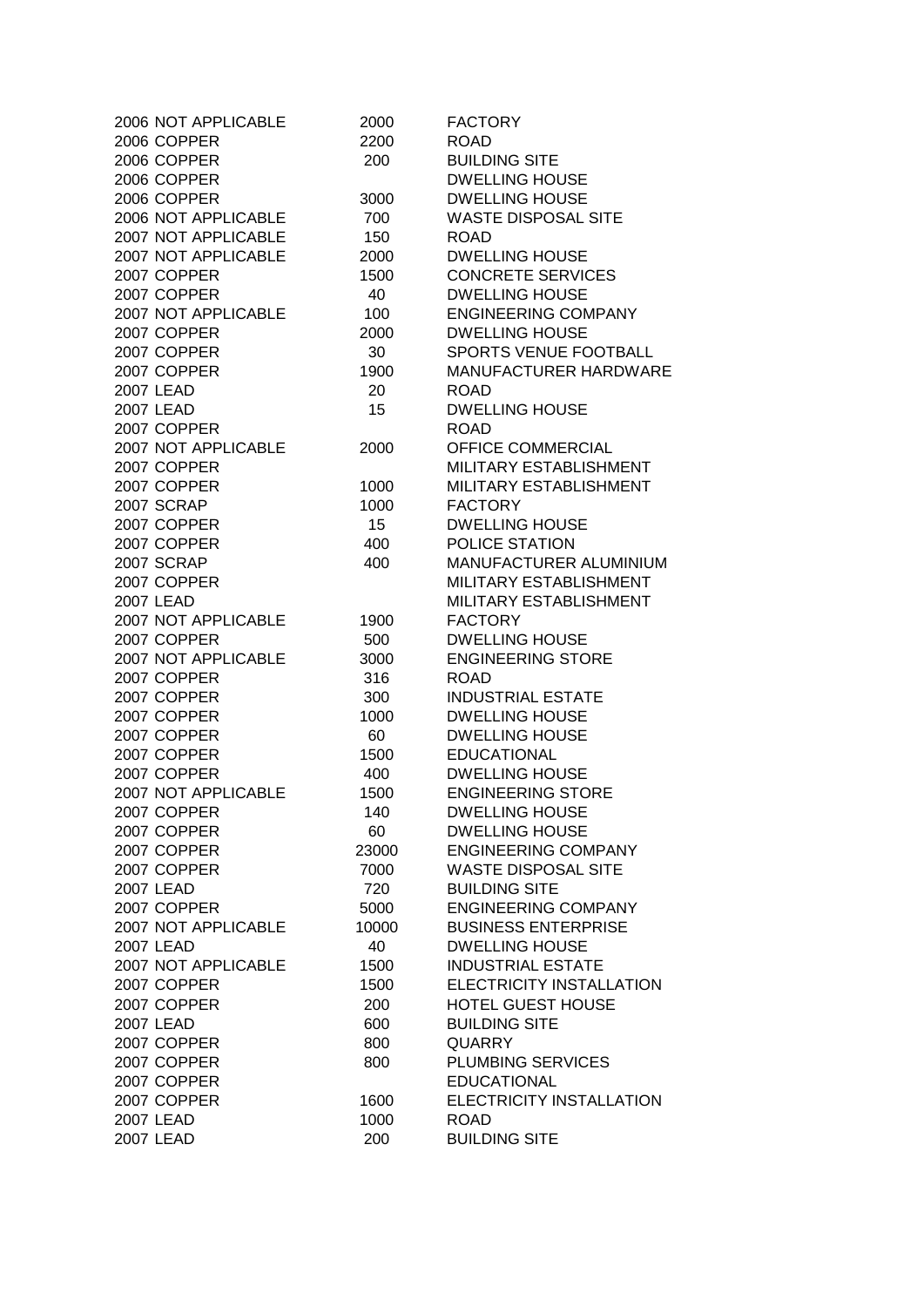## **Recorded burglary, robbery and theft offences where the property stolen was metal**

## **Northern Ireland**

*Please note: These figures are based on information taken from a live crime recording system and will be subject to change.*

|                                               | <b>Recorded</b> |
|-----------------------------------------------|-----------------|
| 2007/08                                       | 203             |
| 2008/09                                       | 245             |
| 2009/10                                       | 213             |
| 2010/11                                       | 483             |
| 1 <sup>st</sup> Apr-31 <sup>st</sup> Oct 2011 | 521             |

**Source: PSNI Statistics Branch**

## **Recorded burglary, robbery and theft offences where the property stolen**  was metal by metal type<sup>1</sup>

*Please note: These figures are based on information taken from a live crime recording system and will be subject to change.*

|              | 2007/08        | 2008/09 | 2009/10        | 2010/11        | 1 <sup>st</sup> Apr-31 <sup>st</sup><br><b>Oct 2011</b> |
|--------------|----------------|---------|----------------|----------------|---------------------------------------------------------|
| Aluminium    | 6              | 9       | 5              | 11             | 6                                                       |
| <b>Brass</b> |                | 0       |                | $\overline{2}$ | 2                                                       |
| Copper       | 69             | 106     | 112            | 281            | 213                                                     |
| Ferrous      | $\overline{2}$ |         | $\overline{2}$ | 3              |                                                         |
| Lead         | 81             | 91      | 65             | 133            | 244                                                     |
| Non-ferrous  | 3              | 3       | 0              | 10             | 5                                                       |
| Scrap        | 28             | 22      | 23             | 34             | 36                                                      |
| Unknown      | 16             | 18      | 9              | 22             | 20<br>.                                                 |

**Source: PSNI Statistics Branch**

 $1$  Metal thefts by metal types should not be added together to achieve the total number of metal thefts. This is due to some theft offences where more than one metal type may have been stolen. For total metal thefts please use the first table in this document.